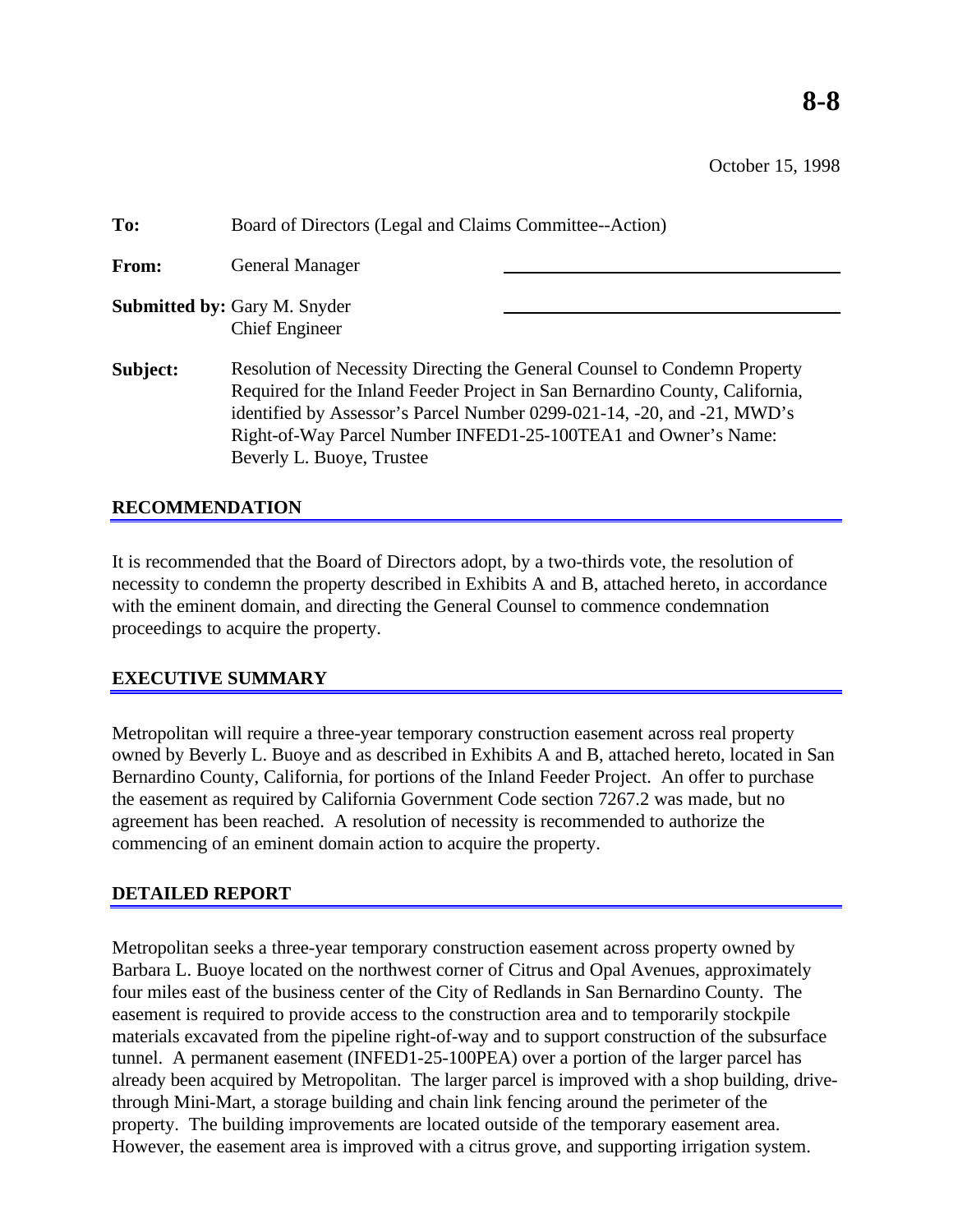Access to the property and irrigation distribution facilities will be maintained by Metropolitan during the term of the temporary easement and Metropolitan will reimburse the property owner for the cost of moving the main irrigation distribution line and related filtration unit from the area of the temporary easement. Metropolitan's easement encumbers .516 acre of a larger parcel (12.447 acres) and has been appraised at \$9,264.

On October 2, 1998, a notice of intention to adopt a resolution of necessity and for an opportunity to appear and be heard before the Special Committee on Real Property Management on October 27, 1998, as to the necessity for the Project and the taking of the easement, was served on the property owner. The Eminent Domain Law requires an owner to provide a written request for a hearing within 15 days after the notice was served to be entitled to a hearing on the adoption of a resolution of necessity. No written request was received and the property owners did not appear at the hearing. A written summary of the hearing and the recommendation of the Special Committee on Real Property Management is attached. The Special Committee voted to recommend approval of the proposed resolution.

Transmitted herewith is the form of resolution declaring the necessity of the Project and the acquisition of the temporary easement described in Exhibits A and B, attached thereto, and directing the General Counsel to commence condemnation proceedings in San Bernardino County to acquire the temporary easement.

On February 9, 1993, the Board certified that the Final Environmental Impact Report for the Inland Feeder Project had been completed in compliance with the California Environmental Quality Act (CEQA) and the State Guidelines, and that it had reviewed and considered the information contained in that document. The Board's action on the subject resolution is therefore in compliance with CEQA. No further environmental documentation or review is necessary for the Board to act on this request.

ks12270

**Attachment 8-8A**

**Attachment 8-8B**

**Exhibit A**

**Exhibit B**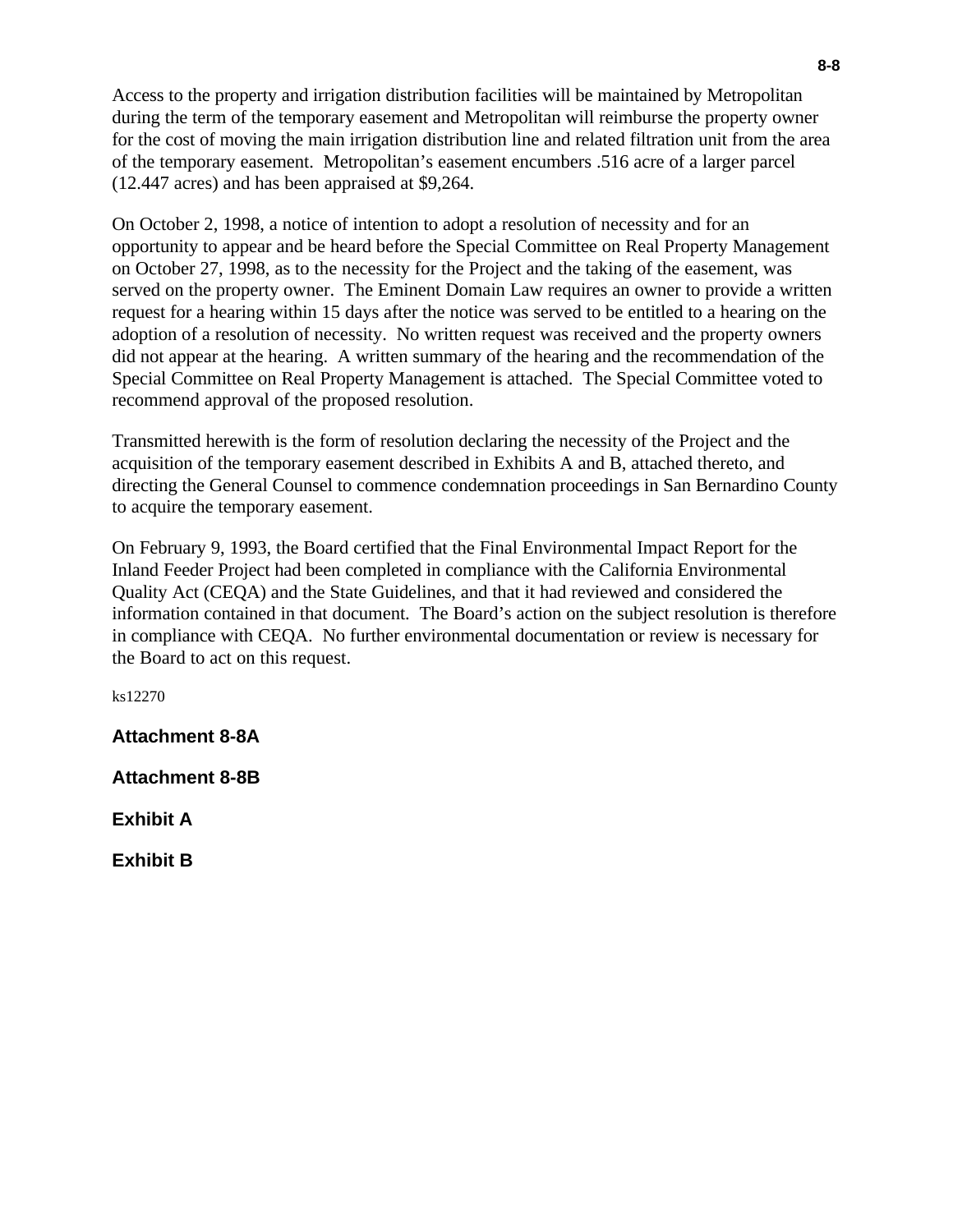## **Attachment 8-8A**

# SUMMARY OF HEARING AND RECOMMENDATION OF THE SPECIAL COMMITTEE ON REAL PROPERTY MANAGEMENT REGARDING ADOPTION OF A RESOLUTION OF NECESSITY TO CONDEMN PROPERTY FOR THE INLAND FEEDER PROJECT

On October 27, 1998, at the offices of The Metropolitan Water District of Southern California, located at 350 South Grand Avenue, Los Angeles, California 90071, Room 311, a hearing was held by the Special Committee on Real Property Management of the Board of Directors. Committee Chairman Jerry King presided. The Committee was called to order and a quorum was present.

Senior Deputy General Counsel Lauren Brainard advised the Committee that it has been delegated the authority by Metropolitan's Board of Directors to hold the hearing required by law as a prerequisite to the adoption of a resolution of necessity to acquire property through the exercise of the eminent domain power. The purpose of the hearing is to allow the Committee to make a determination regarding whether the public interest and necessity require the proposed Project, whether the Project is planned or located in the manner that will be most compatible with the greatest public good and the least private injury, and whether the easements to be acquired are necessary for the Project.

Mr. Brainard further advised the Committee that the offer to purchase the easement had been made to the owners in accordance with the law. The owners were provided written notice of the hearing, but no request to appear was received and no appearance was made.

Mr. Brainard made a presentation regarding the Inland Feeder Project, and identified the subject property as a three year temporary construction easement located in San Bernardino County on the northwest corner of Citrus and Opal Avenues. The larger parcel is improved with a shop building, drive through Mini-Mart, storage building and chain link fencing around the perimeter of the property and a citrus grove. The building improvements are located outside the temporary easement area, however Metropolitan will impact existing citrus groves in the take area. Metropolitan will relocate the irrigation lines and filtration units within the take area as well.

The Committee voted to recommend adoption of the resolution of necessity.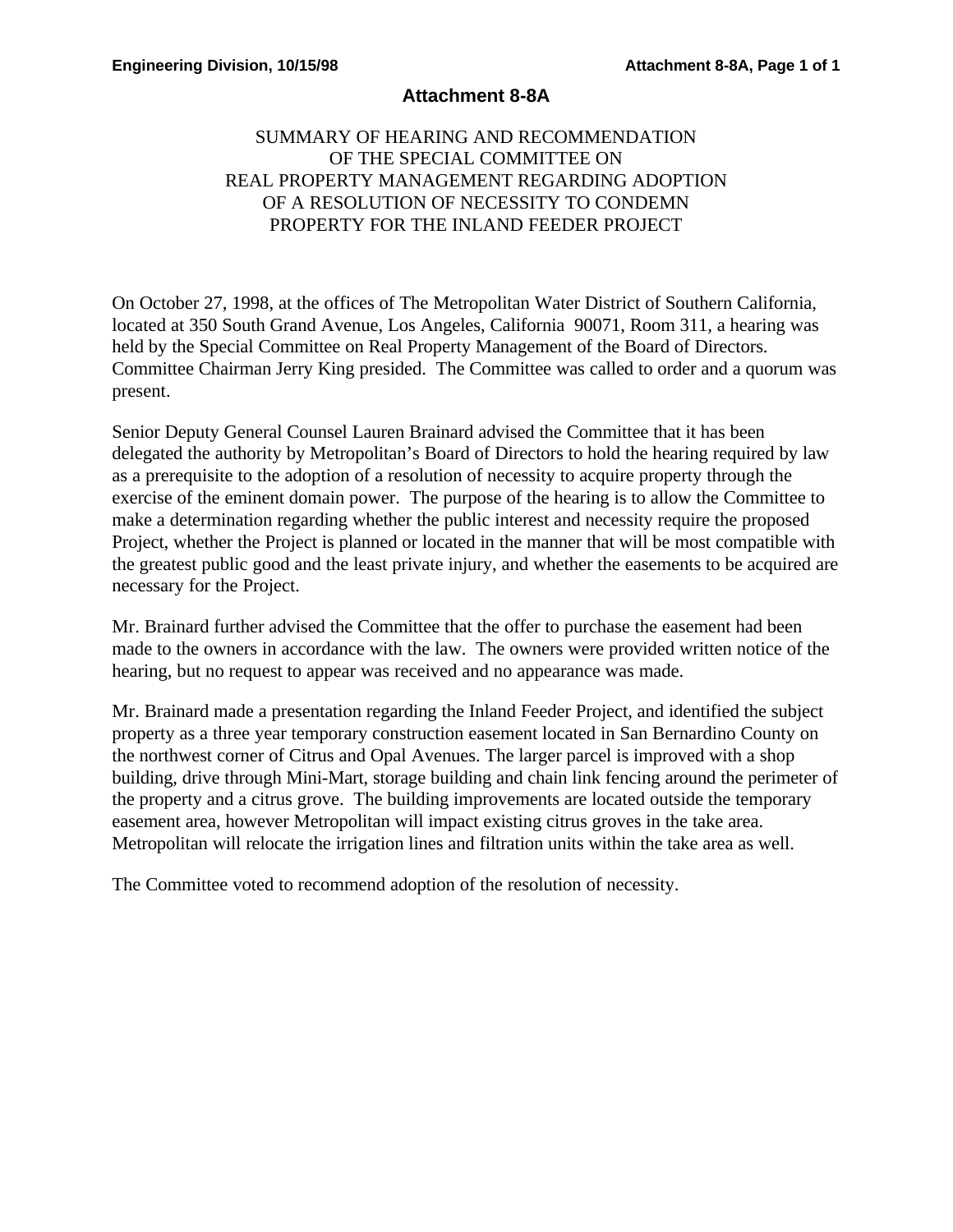#### **Attachment 8-8B**

## **RESOLUTION**

## **A RESOLUTION OF THE BOARD OF DIRECTORS OF THE METROPOLITAN WATER DISTRICT OF SOUTHERN CALIFORNIA DIRECTING THE CONDEMNATION OF CERTAIN PROPERTY SITUATED IN THE COUNTY OF SAN BERNARDINO (INLAND FEEDER PROJECT)**

BE IT RESOLVED by the Board of Directors of The Metropolitan Water District of Southern California (the "District").

Section 1. The District's Board hereby finds and determines that the public interest and necessity require, for public use, the construction, operation and maintenance of water conveyance facilities ("Inland Feeder Project") in the County of San Bernardino for the transportation and distribution of water for use within the District's boundaries and that certain properties situated in the County of San Bernardino are necessary therefor.

Section 2. The temporary easement to be acquired for the public use set forth in section 1, above, consists of a parcel of land described in Exhibit A attached hereto and incorporated herein by reference and shown on Exhibit B attached hereto and incorporated herein by reference.

Section 3. The District's Board hereby declares its intention to acquire the temporary easement described in Exhibits A and B attached, by proceedings in eminent domain as authorized by the Metropolitan Water District Act (Stats. 1969, Ch. 209, as amended).

Section 4. The District's Board hereby finds and determines that the proposed Project is planned or located in the manner that will be most compatible with the greatest public good and the least private injury.

Section 5. The District's Board hereby finds and determines that the temporary easement described in Exhibits A and B attached hereto are necessary for the proposed Project.

Section 6. The District's Board hereby finds and determines that the offer required by Government Code section 7267.2 has been made to the owners of record of the property described in Exhibits A and B, attached hereto.

Section 7. The District's General Counsel is hereby directed to commence proceedings in the Superior Court of California, County of San Bernardino for the purpose of condemning and acquiring the temporary easement described in Exhibits A and B attached hereto, and to take such steps as may be necessary to secure an order of court permitting the District to take possession of the easement described in Exhibits A and B attached hereto for the uses and purposes herein described. He is authorized to take such actions and steps as he deems necessary in connection with such proceedings, including the amending of the complaint to reduce the extent of the easement to be acquired so as to reduce the compensation payable in the action where such change could not substantially impair the construction and operation of the said public works, and to incur expenses necessary and incidental to the action.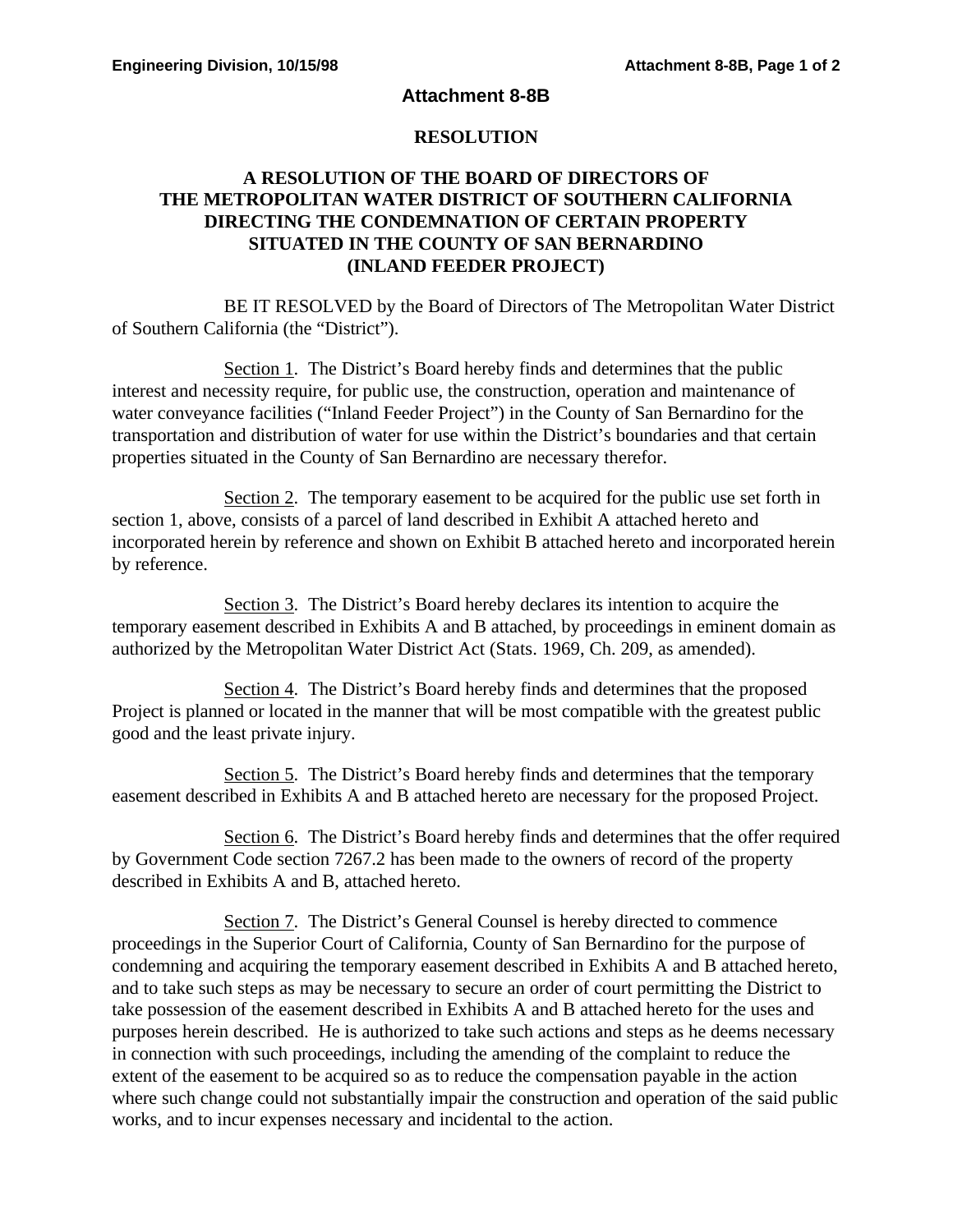I HEREBY CERTIFY that the foregoing resolution was adopted at the meeting of the Board of Directors of The Metropolitan Water District of Southern California held the 10th day of November, 1998, by vote of two-thirds of all its members, and I further certify that the foregoing is a full, true and correct copy of the resolution.

> Executive Secretary The Metropolitan Water District of Southern California

\_\_\_\_\_\_\_\_\_\_\_\_\_\_\_\_\_\_\_\_\_\_\_\_\_\_\_\_\_\_\_\_\_\_\_\_\_\_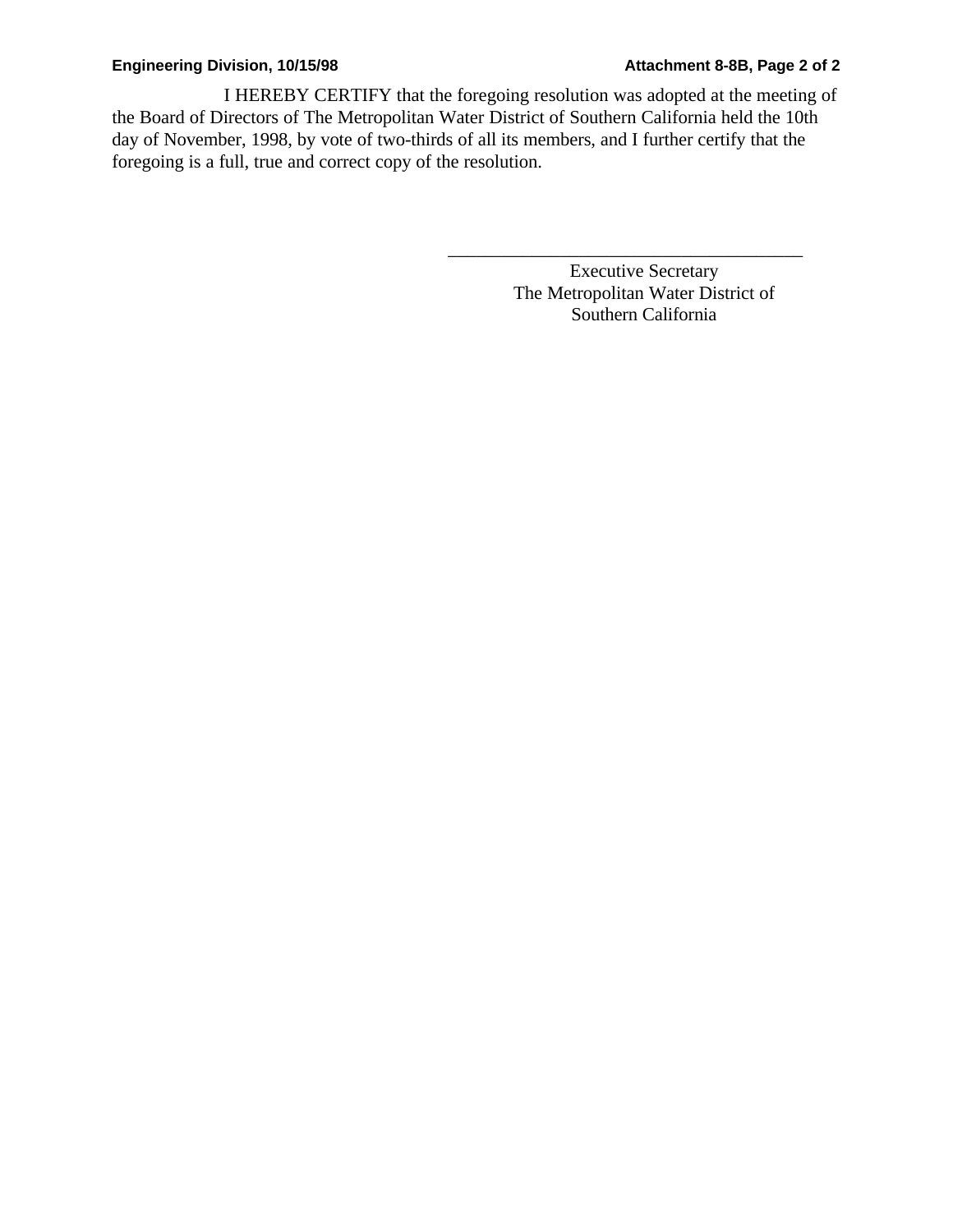# **EXHIBIT A**

1. A temporary easement for a term of three (3) years commencing on the effective date of an order for possession, in the property located in the County of San Bernardino, State of California, described herein as Parcel INFED1-25-100TEA1, and as shown on Exhibit B, attached hereto, for purposes of construction of a water conveyance pipeline, and subject to the following conditions:

> Prior to termination of the easement, all facilities or soils placed on the property by Metropolitan or its contractor shall be removed and the property and any improvements located thereon shall be restored or repaired to a condition as near as practicable to the condition that existed prior to Metropolitan's use of the easement. Metropolitan will not be required to restore vegetation to its pre-existing condition.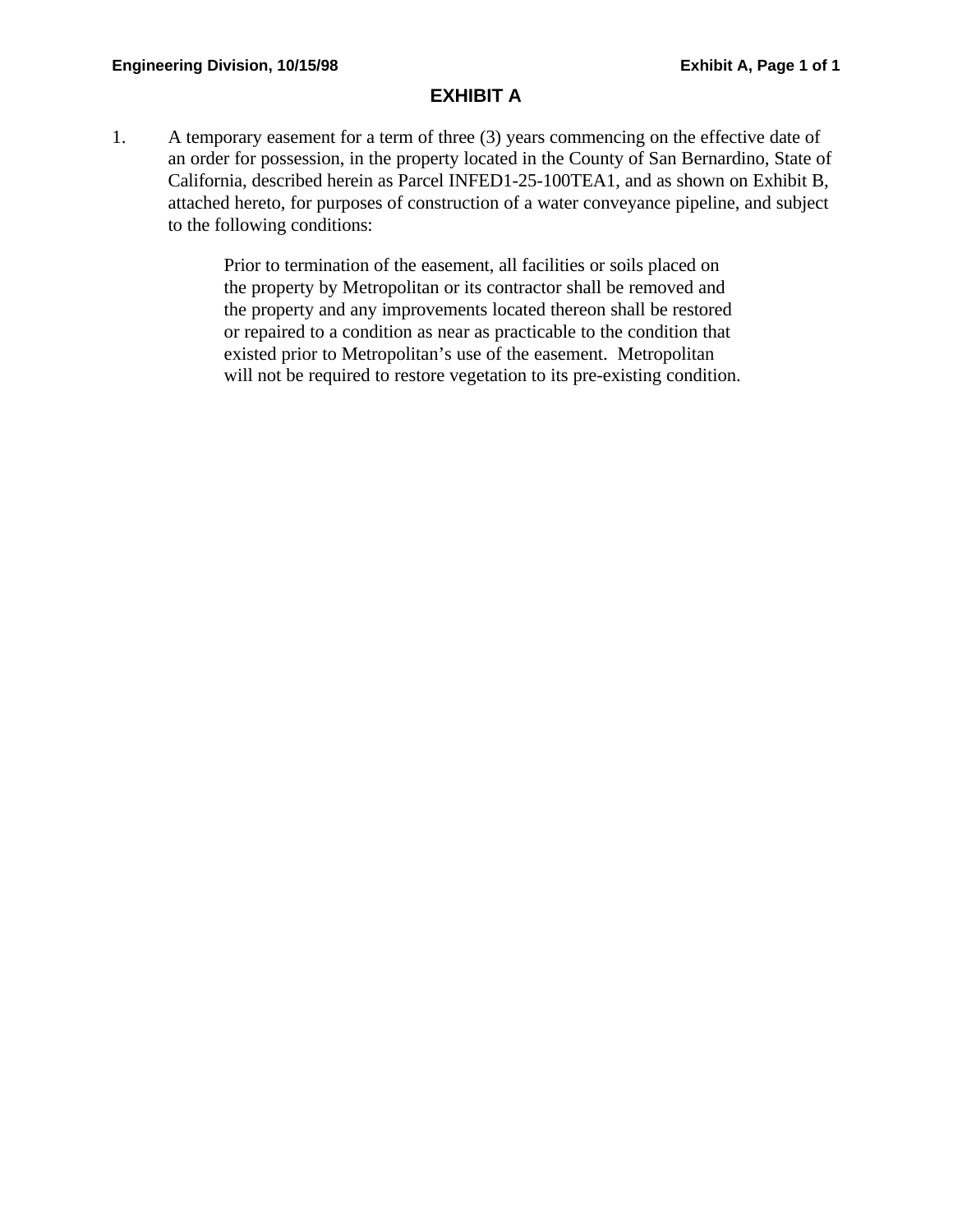# **Exhibit B**

# EXHIBIT A

INFED1-25-100TEA1 (Temporary Easement) Beverly L. Buoye, Trustee

That portion of Lot 2, Block 2 of Judson's Subdivision, in the County of San Bernardino, State of California, as shown on map recorded in Book 12, page 15 of Maps, in the office of the County Recorder of said County, described as follows:

Commencing at the southeast corner of said Lot 2, also being the centerline intersection of Citrus Avenue and Opal Avenue North, as marked by "1" I.P. C.S.M." as shown on Record of Survey filed in Book 102, Pages 3 through 9 inclusive of Record of Surveys, records of said County; thence along the centerline of said Citrus Avenue as shown on said Record of Survey, S 89° 30' 34" W 115.00 feet to the westerly line of that permanent easement conveyed to The Metropolitan Water District of Southern California recorded October 24, 1996 as Document No. 19960393431 of Official Records of said County; thence leaving said centerline and along said westerly line N  $00^{\circ}$  29' 16" W 44.00 feet to a point on the northerly right of way line of Citrus Avenue as described in Deed to the County of San Bernardino recorded January 27, 1961 in Book 5337, page 388 of Official Records of said County, said point also being the POINT OF BEGINNING; thence continuing along said westerly line N 00<sup>°</sup> 29' 16" W 60.29 feet; thence N 44° 30' 44" E 115.97 feet to a point on the westerly right of way line of Opal Avenue as described in said Deed to the County of San Bernardino; thence leaving said westerly line and along said westerly right of way line N 00° 29' 16" W 53.72 feet; thence leaving said westerly right of way line S 89 $\degree$  30' 34" W 157.00 feet; thence S 00 $\degree$  29' 16" E 196.00 feet to a point on said northerly right of way line of Citrus Avenue; thence along said northerly right of way line N 89° 30' 34" E 75.00 feet to the POINT OF BEGINNING.

# PREPARED UNDER MY SUPERVISION

\_\_\_\_\_\_\_\_\_\_\_\_\_\_\_\_\_\_\_\_\_\_\_\_\_\_\_\_\_\_ Peter G. Wiseman, P.L.S. 6241

\_\_\_\_\_\_\_\_\_\_\_\_\_\_\_\_\_\_\_\_\_\_\_\_\_\_\_\_\_\_

Date



Page 1 of 1